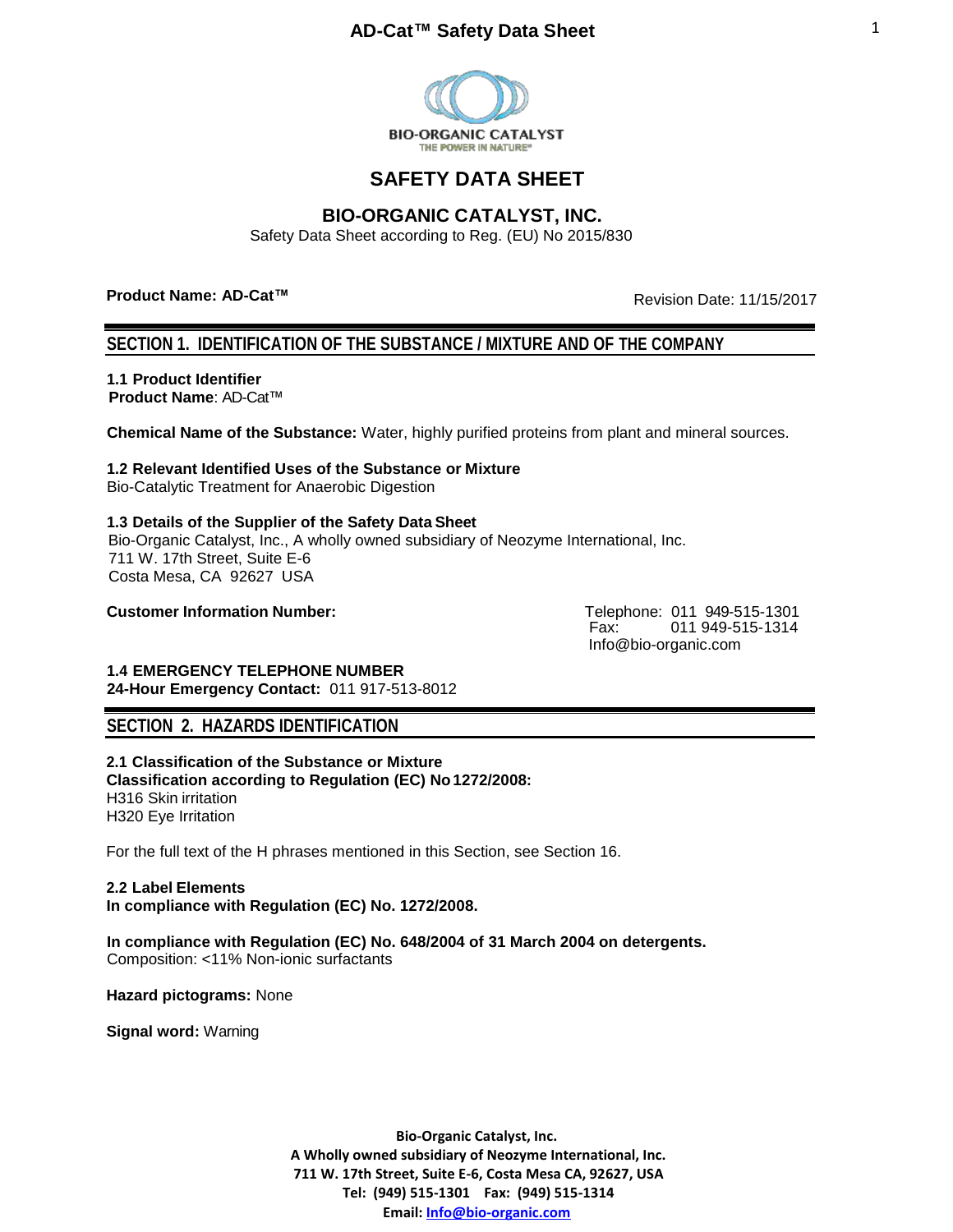### **Hazard statements (CLP)**

H316 Causes mild skin irritation

H320 Causes eye irritation

### **Precautionary statements:**

| P <sub>264</sub> | Wash skin thoroughly after handling.                                                           |
|------------------|------------------------------------------------------------------------------------------------|
| P <sub>280</sub> | Wear protective gloves / protective clothing / eye protection / face protection.               |
|                  | P305 + P351 + P338 IF IN EYES: Rinse cautiously with water for several minutes. Remove contact |
|                  | lenses, if present and easy to do. Continue rinsing.                                           |
| $P302 + P352$    | IF ON SKIN: Wash with plenty of soap and water.                                                |
| $P332 + P313$    | If skin irritation occurs: Get medical advice / attention.                                     |

## **2.3 Other Hazards**

None

## **SECTION 3. COMPOSITION / INFORMATION ON INGREDIENTS**

## **3.1 Substance**

Not applicable

### **3.2 Mixture**

| <b>Name</b>                                             | <b>Product Identifier</b> | %         | <b>CLP Classification Regulation (EC)</b><br>No. 1272/2008                                                    |
|---------------------------------------------------------|---------------------------|-----------|---------------------------------------------------------------------------------------------------------------|
| Aqueous solution of fermentation<br>supernatant (Yeast) | 68876-77-7                | $>89.5\%$ | Not classified                                                                                                |
| Alcohols, C11-15-secondary,<br>ethoxylated              | 68131-40-8                | $< 6.0\%$ | Skin Irritation - 2 - H315<br>Eye Damage - 1 - H318                                                           |
| Alcohols, C11-15-secondary,<br>ethoxylated              | 84133-50-6                | $<$ 3.0%  | Acute Toxicity - 4 - H302<br>Acute Toxicity - 4 - H332<br>Skin Irritation - 2 - H315<br>Eye Damage - 1 - H318 |

If present in this product, any not classified components disclosed above for which no country specific OEL value(s) is (are) indicated under Section 8, are being disclosed as voluntarily disclosed components.

For the full text of the H Statements and R Phrases mentioned in this Section, see Section 16.

If present in this product, any not classified components disclosed above for which no country specific OEL value(s) is (are) indicated under Section 8, are being disclosed as voluntarily disclosed components.

## **SECTION 4. FIRST AID MEASURES**

## **4.1 Description of First Aid Measures**

**General advice:** First aid responders should pay attention to self-protection and use the recommended protective clothing (chemical resistant gloves, splash protection). If potential for exposure exists, refer to Section 8 for specific personal protective equipment.

**Inhalation:** Move person to fresh air; if effects occur, consult a physician.

**Skin contact:** Wash off with plenty of water.

**Eye contact:** Immediately flush eyes with water; remove contact lenses, if present, after the first 5 minutes, then continue flushing eyes for at least 15 minutes.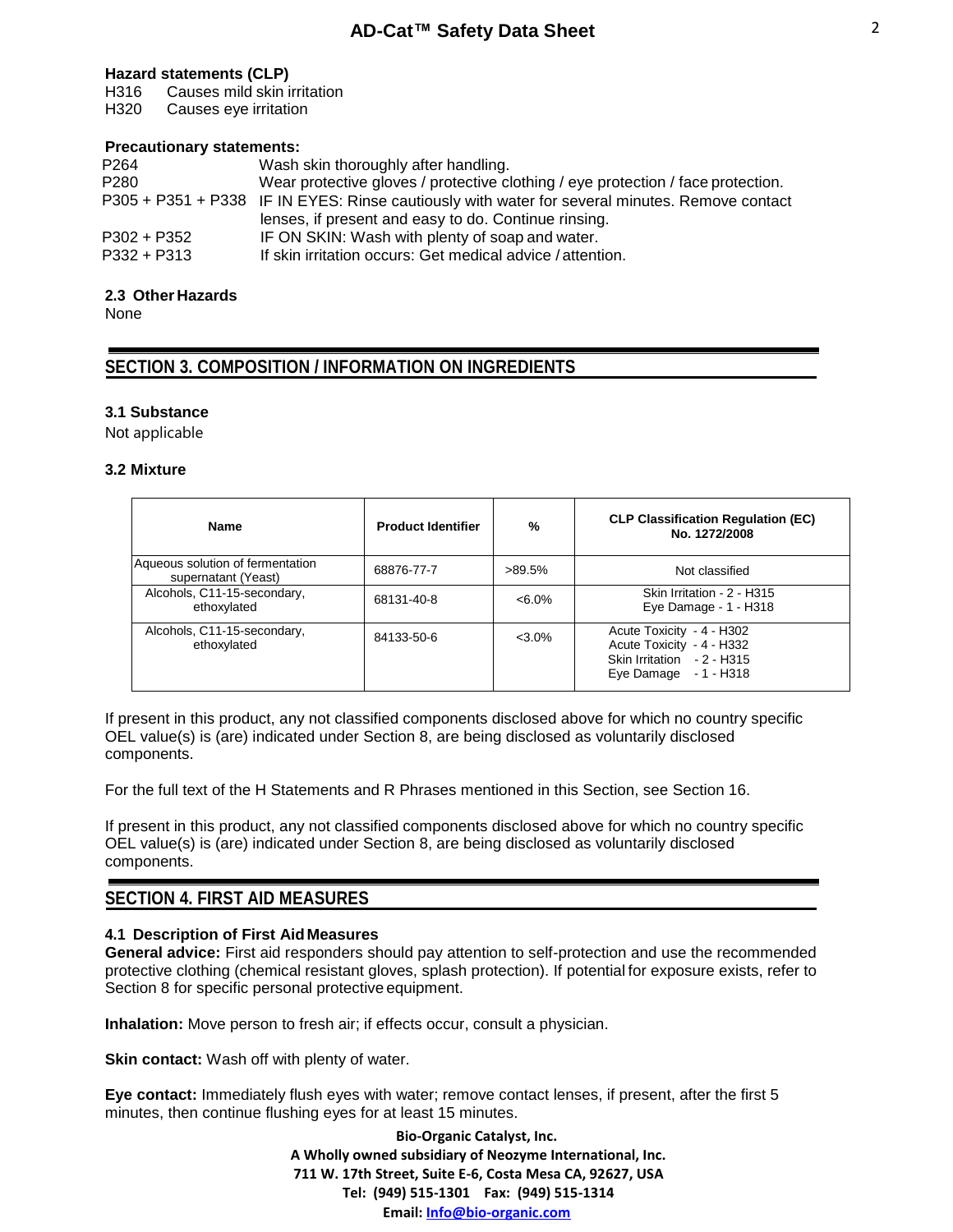**Ingestion:** If swallowed, seek medical attention. Do not induce vomiting unless directed to do so by medical personnel.

**4.2 Most Important Symptoms and Effects, both Acute and Delayed:** Aside from the information found under Description of first aid measures (above) and Indication of immediate medical attention and special treatment needed (below), any additional important symptoms and effects are described in Section 11: Toxicology Information.

#### **4.3 Indication of any Immediate Medical Attention and Special Treatment Needed. Notes to Physician:** Treatment of exposure should be directed at the control of symptoms and the clinical condition

of the patient.

## **SECTION 5. FIREFIGHTING MEASURES**

## **5.1 Extinguishing Media**

**Suitable extinguishing media:** Water fog or fine spray. Dry chemical fire extinguishers. Carbon dioxide fire extinguishers. Foam. Alcohol resistant foams (ATC type) are preferred. General purpose synthetic foams (including AFFF) or protein foams may function, but will be less effective.

## **Unsuitable extinguishing media:** None

## **5.2 Special Hazards Arising from the Substance orMixture**

**Hazardous combustion products:** During a fire, smoke may contain the original material in addition to combustion products of varying composition which may be toxic and/or irritating. Combustion products may include and are not limited to: Carbon monoxide. Carbon dioxide.

**Unusual fire and explosion hazards:** Violent steam generation or eruption may occur upon application of direct water stream to hot liquids.

## **5.3 Advice forFirefighters**

**Firefighting procedures:** Keep people away. Isolate fire and deny unnecessary entry. Burning liquids may be extinguished by dilution with water. Burning liquids may be moved by flushing with water to protect personnel and minimize property damage.

**Special protective equipment for firefighters:** Wear positive-pressure, self-contained breathing apparatus (SCBA) and protective firefighting clothing (includes firefighting helmet, coat, trousers, boots, and gloves). If protective equipment is not available or not used, fight fire from a protected location or safe distance.

## **SECTION 6. ACCIDENTAL RELEASE MEASURES**

## **6.1 Personal Precautions, Protective Equipment and Emergency Procedures**

Isolate area. Keep unnecessary and unprotected personnel from entering the area. Refer to section 7, Handling, for additional precautionary measures. Use appropriate safety equipment. For additional information, refer to Section 8, Exposure Controls and Personal Protection.

## **6.2 Environmental Precautions**

**"**IN ACCORDANCE WITH NATIONAL AND LOCAL LAWS AND PRACTICES." Flush down sewage or drainage systems with copious amounts of water. See Section 12, Ecological Information.

**6.3 Reference to Other Sections:** References to other sections, if applicable, have been provided in the previous sub-sections.

## **SECTION 7. HANDLING AND STORAGE**

## **7.1 Precautions for Safe Handling**

Avoid contact with eyes, skin, and clothing. Wash thoroughly after handling. See Section 8, EXPOSURE CONTROLS AND PERSONAL PROTECTION.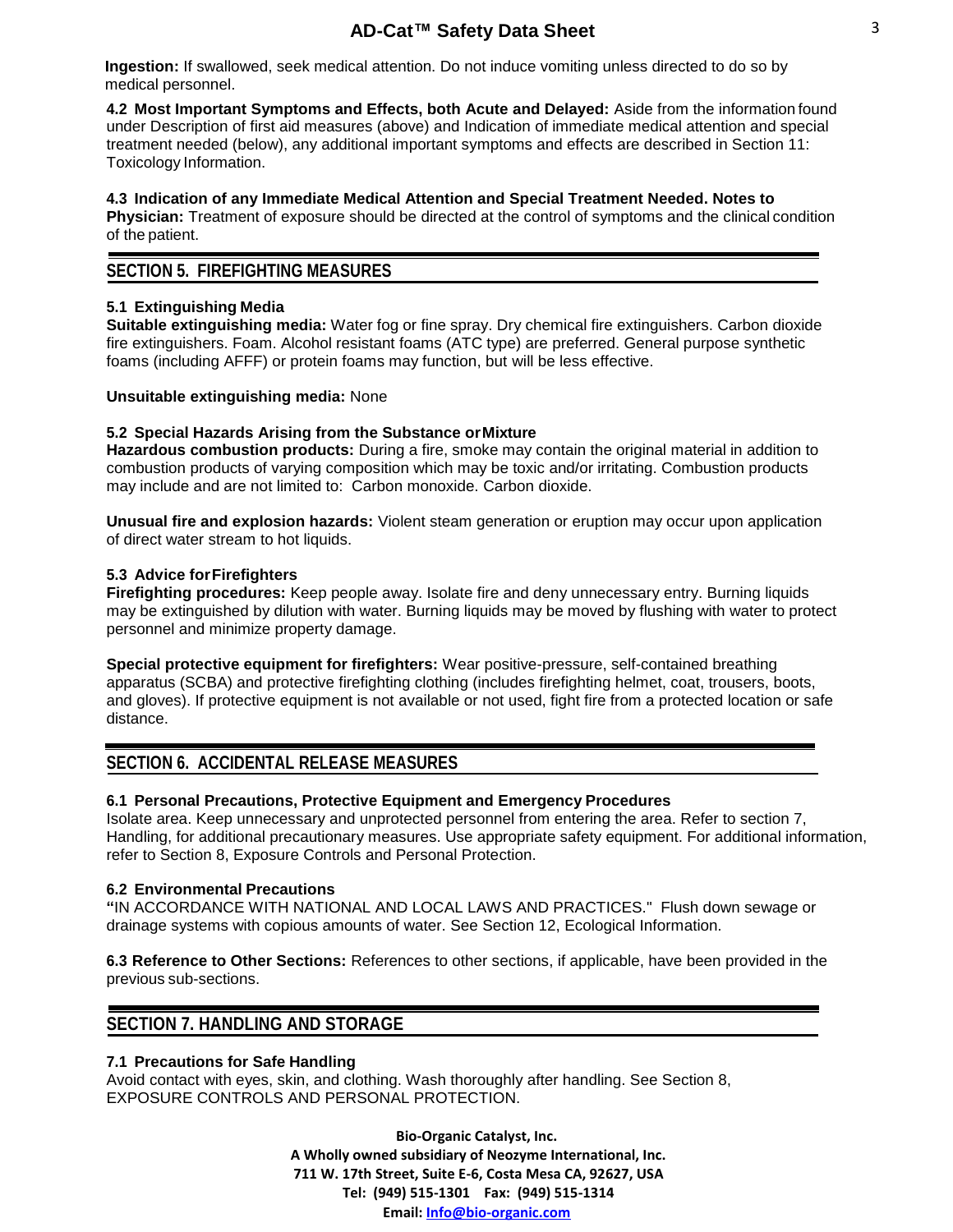#### **7.2 Conditions for Safe Storage, including any Incompatibilities**

No specific requirements. CONDITIONS TO AVOID: Temperatures above 45°C., pH below 2.5 and above 12.5 will affect the quality and condition of the product. Strong caustics and strong bases may affect the quality and condition of the product. Additional storage and handling information on this product may be obtained by calling your sales or customer service contact. The shelf life given is for unopened containers stored under moderate temperature conditions.

#### **Storage stability:**

Use within 24 months

## **7.3 Specific End Use**

See the technical data sheet on this product for further information.

## **SECTION 8. EXPOSURE CONTROLS / PERSONAL PROTECTION**

#### **8.1 Exposure Controls**

**Engineering controls:** Use local exhaust ventilation, or other engineering controls, to maintain airborne levels below exposure limit requirements or guidelines. If there are no applicable exposure limit requirements or guidelines, general ventilation should be sufficient for most operations. Local exhaust ventilation may be necessary for some operations.

#### **Individual protection measures:**

**Eye/face protection:** Use chemical goggles. Chemical goggles should be consistent with EN 166 or equivalent.

**Skin protection/hand protection**: Use chemical resistant gloves classified under Standard EN374. Protective gloves against chemicals and micro-organisms. Examples of preferred glove barrier materials include: Butyl rubber. Chlorinated polyethylene. Natural rubber ("latex"). Neoprene. Nitrile/butadiene rubber ("nitrile" or "NBR"). Polyethylene. Ethyl vinyl alcohol laminate ("EVAL"). Polyvinyl chloride ("PVC" or "vinyl"). Viton.

Examples of acceptable glove barrier materials include: Polyvinyl alcohol ("PVA"). When prolonged or frequently repeated contact may occur, a glove with a protection class of 6 (breakthrough time greater than 480 minutes according to EN 374) is recommended. When only brief contact is expected, a glove with a protection class of 2 or higher (breakthrough time greater than 30 minutes according to EN 374) is recommended. NOTICE: The selection of a specific glove for a particular application and duration of use in a workplace should also take into account all relevant workplace factors such as, but not limited to: Other chemicals which may be handled, physical requirements (cut/puncture protection, dexterity, thermal protection), potential body reactions to glove materials, as well as the instructions/specifications provided by the glove supplier.

**Environmental exposure controls:** See SECTION 7: Handling and storage and SECTION 13: Disposal considerations for measures to prevent excessive environmental exposure during use and waste disposal.

## **SECTION 9. PHYSICAL AND CHEMICAL PROPERTIES**

#### **9.1 Information on Basic Physical and Chemical Properties**

| Appearance                 |                                                                                                                                                                                                                                      |
|----------------------------|--------------------------------------------------------------------------------------------------------------------------------------------------------------------------------------------------------------------------------------|
| <b>Physical State</b>      | Liquid                                                                                                                                                                                                                               |
| Color                      | Colorless - pale amber                                                                                                                                                                                                               |
| Odor                       | Mild                                                                                                                                                                                                                                 |
| <b>Odor Threshold</b>      | No test data available                                                                                                                                                                                                               |
| рH                         | Full Strength Concentrate 3.9 - 4.3                                                                                                                                                                                                  |
|                            | At recommended use dilutions, pH ranges 6.3 to 6.9                                                                                                                                                                                   |
| <b>Melting Point/Range</b> | Not applicable                                                                                                                                                                                                                       |
|                            | <b>Bio-Organic Catalyst, Inc.</b><br>A Wholly owned subsidiary of Neozyme International, Inc.<br>711 W. 17th Street, Suite E-6, Costa Mesa CA, 92627, USA<br>Tel: (949) 515-1301  Fax: (949) 515-1314<br>Email: Info@bio-organic.com |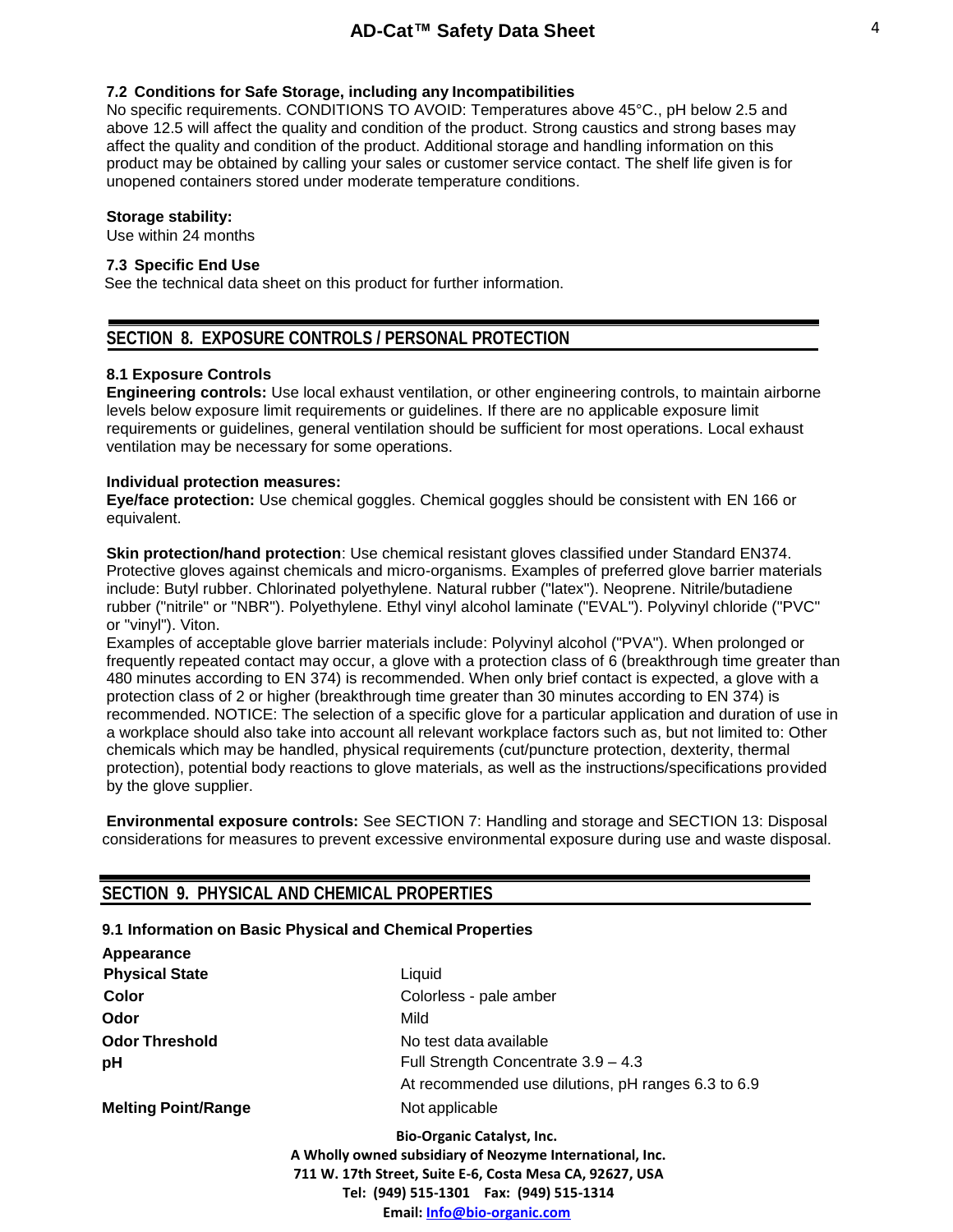| <b>Freezing Point</b><br>Boiling Point (760 mmHg)                | See Pour Point<br>> 100 °C at 760 mmHg Calculated   |
|------------------------------------------------------------------|-----------------------------------------------------|
| <b>Flash Point</b><br><b>Evaporation Rate (Butyl Acetate = 1</b> | ASTM D 93 Closed Cup > 93°C<br>$< 0.01$ Calculated  |
| <b>Flammability (solid, gas)</b><br><b>Lower Explosion Limit</b> | Not applicable to liquids<br>No test data available |
| <b>Upper Explosion Limit</b>                                     | No test data available                              |
| Vapor Pressure                                                   | No test data available                              |
| <b>Relative Vapor Density (air = 1)</b>                          | >1 Calculated                                       |
| Relative Density (water $= 1$ )                                  | 1.002 @ 20 $\degree$ C / 20 $\degree$ C             |
| <b>Water Solubility</b>                                          | 100% in water                                       |
| <b>Auto-ignition Temperature</b>                                 | No test data available                              |
| <b>Decomposition Temperature</b>                                 | No test data available                              |
| <b>Kinematic Viscosity</b>                                       | @ 40°C 2.3373 cst                                   |
| <b>Explosive Properties</b>                                      | No data available                                   |
| <b>Oxidizing Properties</b>                                      | No data available                                   |
| 9.2 Other information                                            |                                                     |
| <b>Pour Point</b>                                                | 2.22°C or (+28°F)                                   |

NOTE: The physical data presented above are typical values and should not be construed as a specification.

## **SECTION 10. STABILITY AND REACTIVITY**

**10.1 Reactivity:** No data available

**10.2 Chemical Stability:** Thermally stable at typical usetemperatures.

**10.3 Possibility of Hazardous Reactions:** Polymerization will notoccur.

**10.4 Conditions to Avoid:** Exposure to elevated temperatures can cause product todecompose.

**10.5 Incompatible Materials:** Avoid contact with: Strong acids. Strong bases. Strongoxidizers.

**10.6 Hazardous Decomposition Products:** Decomposition products depend upon temperature, air supply and the presence of other materials.

## **SECTION 11. TOXICOLOGICAL INFORMATION**

Toxicological information on this product, or its components, appears in this section when such data is available.

### **11.1 Information on Toxicological Effects Acute toxicity:** LC50-Level of 10,000 mg/kg: No effects after 168 hours; Non-Toxic.

**Acute oral toxicity:** Very Low toxicity if swallowed. Small amounts swallowed incidentally as a result of normal handling operations are not likely to cause injury; however, swallowing larger amounts may cause injury.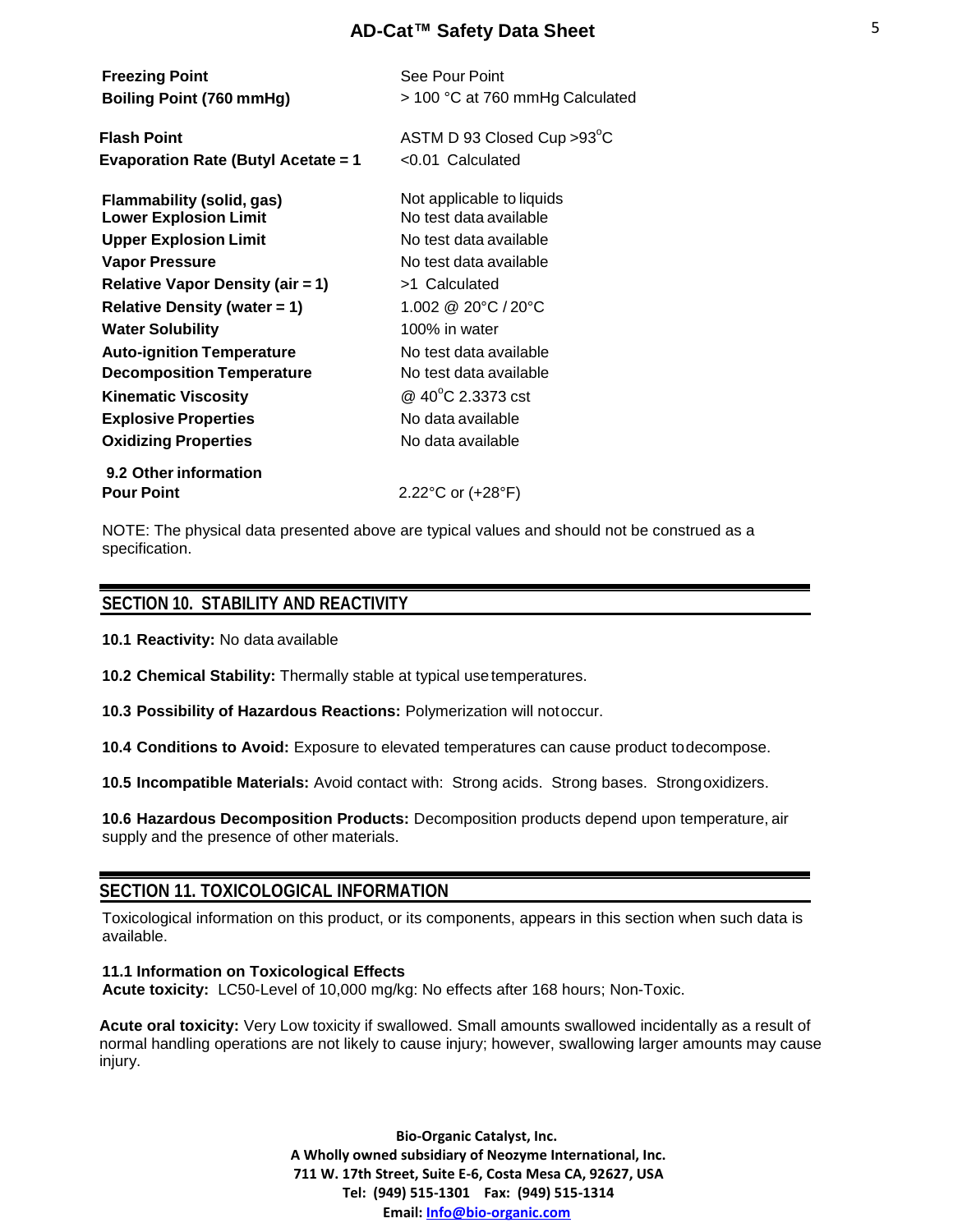Typical for this family of materials. ORAL LD50**:** Levels of >5,000 mg/kg: No effects.

**Acute dermal toxicity:** Prolonged skin contact is unlikely to result in absorption of harmful amounts.

Typical for this family of materials. LD50, Rabbit, > 2,000 mg/kg as tested.

**Acute inhalation toxicity:** No adverse effects are anticipated from single exposure to vapor. For respiratory irritation and narcotic effects: No relevant data found. The LC50 has not been determined.

**Skin corrosion/irritation:** Skin irritation testing: Final dermal irritation determination, It is a mild skin irritation based on a score of 2.09 compared to standard of draize score > 1.5, but < 2.3.

#### **Serious eye irritation:** None

**Eye Irritation Testing:** Utilization of InVitro International's Irritection Assay System was used to evaluate the product and is classified as a mild ocular irritant, under EU CLP classification, with an IDE score of 15.2, which reflects a classification of Category 2B irritant.

#### **Sensitization:**

**For skin sensitization:** No relevant data found. **For respiratory sensitization**: No relevant data found.

**Specific target organ systemic toxicity (single exposure):** Evaluation of available data suggests that this material is not an STOT-SE toxicant.

#### **Specific target organ systemic toxicity (repeated exposure)**

Based on available data, repeated exposures are not anticipated to cause significant adverse effects.

**Carcinogenicity:** No relevant data found.

**Teratogenicity:** No relevant data found.

**Reproductive toxicity:** No relevant data found.

**Mutagenicity:** No relevant data found.

**Aspiration hazard:** Based on physical properties, not likely to be an aspiration hazard.

### **COMPONENTS INFLUENCING TOXICOLOGY:** None

## **SECTION 12. ECOLOGICAL INFORMATION**

Ecotoxicological information on this product, or its components, appears in this section when such data is available. This is a totally safe and efficient biocatalytic degrader of organic waste materials. The product causes contaminants and other organic matter to eventually biodegrade, thus returning to carbon dioxide and water. When disposed of in sewage and drainage systems, the product aids in the breakdown of pollutants such as oil.

### **12.1 Toxicity**

**Ecotoxicity:** The material is non-toxic to aquatic organisms on an acute basis (LC50/EC50 between 1 and 10 mg/L in the most sensitive species tested).

**Fish acute & prolonged toxicity:** For this family of materials: LC50, fathead minnow (Pimephales promelas), static, 96 hrs. 100% survival rate at 1ppm.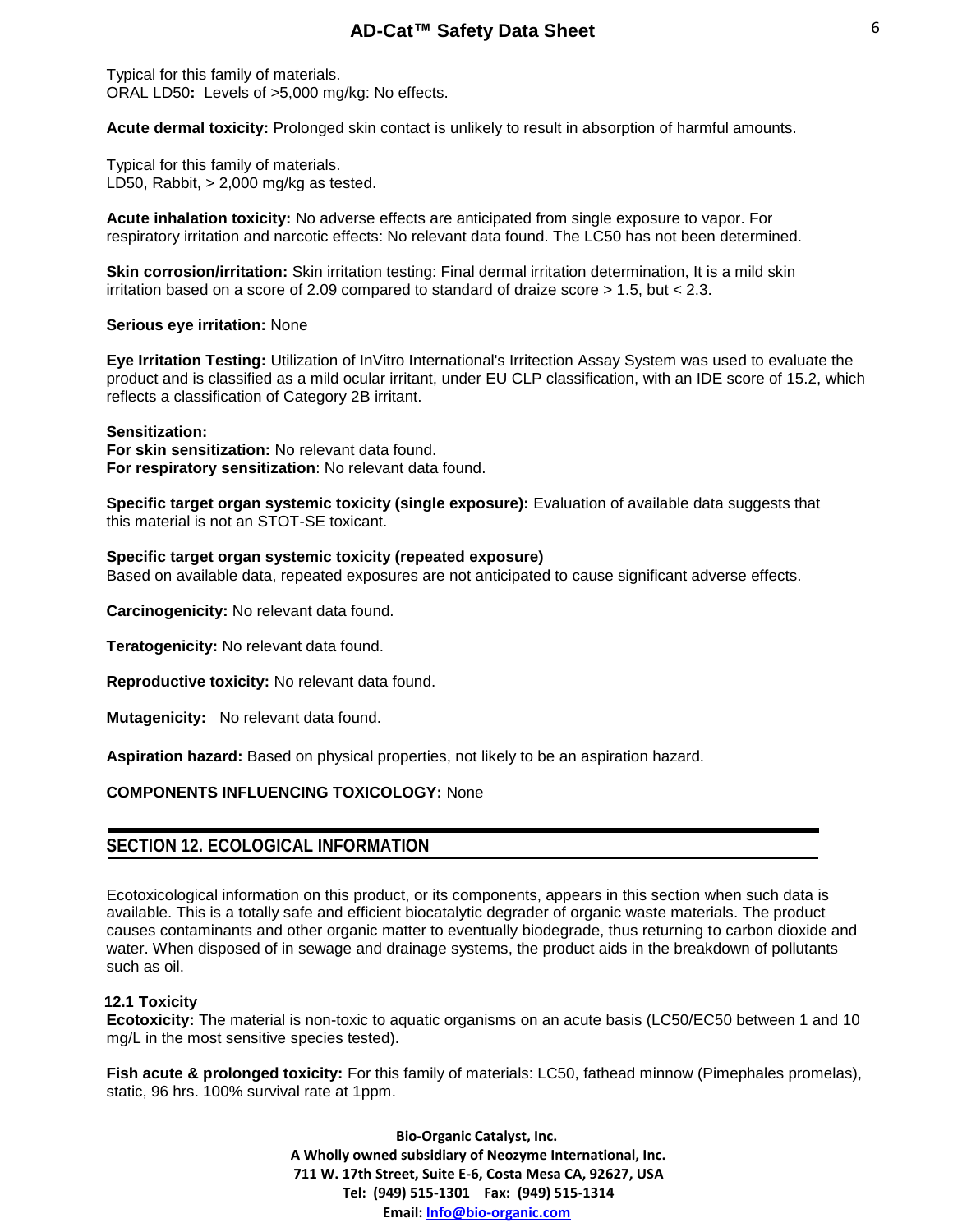**Aquatic invertebrate acute toxicity:** EC50, water flea Daphnia magna, 48 hrs. Toxicity: Not Detected.

**Toxicity to micro-organisms:** EC50 Vibrio fischeri (Photobacterium phosphoreum), P seudokirchner¡ella subcapitata (Selen astrum capricornutum) Toxicity: Not Detected.

**Mutagenicity test:** The organisms P. subcapitata and D. magna are continental water organisms. V. fischeri is an organism that can be involved for both continental water and marine water samples. Salmonella typhimurium is an organism to evaluate sweet water and its results can be applied to the environment and extrapolated to humans.

### **Salmonella typhimurium:** Mutagenicity**:** Not Detected

**Marine acute toxicity:** The marine invertebrate species, Mysidopsis bahia (Americamysis bahia) and the marine vertebrate species, Menidia beryllina were used in the tests. For the marine invertebrate species,48- Hour Acute Mysidopsis bahia survival test results : LC-50 -316.23 (ppm), The 96-Hour LC-50 (concentration at which 50% mortality is expected to occur) Menidia beryllina survival data was 203.04 (ppm).

## **12.2 Persistence and Degradability**

**OECD biodegradation tests**: For this family of materials: OECD Guideline for Testing of Chemicals, 302 B, Inherent Biodegradability: Zahn-Wellens/EMPA-Test Adopted: July 17, 1992, as well as German Standard Procedures for Water, Waste Water and Sludge Testing, Test procedure with water organisms (Group L) Determination of the biodegradability, Static Test (L25),DIN 38 412, Part 25.

**Biodegradation exposure time method**: > 58% -48 HRS OECD 302B Test Closed Bottle Ready Biodegradability Test Reference: Environmental Protection Agency - Toxic Substances Control Act, Code of Federal Regulations Title 40, part 796, section 3200 (40 CPR 796.3200)

## **Biodegradation exposure time method: > 75%-28 Days**

**Environmental fate**: Persistence and Degradability: The material is readily biodegradable. Passes OECD test(s) for ready biodegradability.

### **12.3 BioaccumulativePotential**

Unknown

### **12.4 Mobility in Soil**

No specific, relevant data available for assessment.

### **12.5 Results of PBT and vPvB assessment**

This substance has not been assessed for persistence, bioaccumulation and toxicity (PBT).

### **12.6 Other Adverse Effects**

This substance is not in Annex I of Regulation (EC) No 1005/2009 on substances that deplete the ozone layer.

## **SECTION 13. DISPOSAL CONSIDERATIONS**

### **13.1 Waste Treatment Methods**

Flush down sewage or drainage systems with copious amounts of water. Any disposal practices must be in compliance with all national and provincial laws and any municipal or local by-laws governing waste.

The definitive assignment of this material to the appropriate EWC group, and thus its proper EWC code, will depend on the use that is made of this material. Contact the authorized waste disposal services.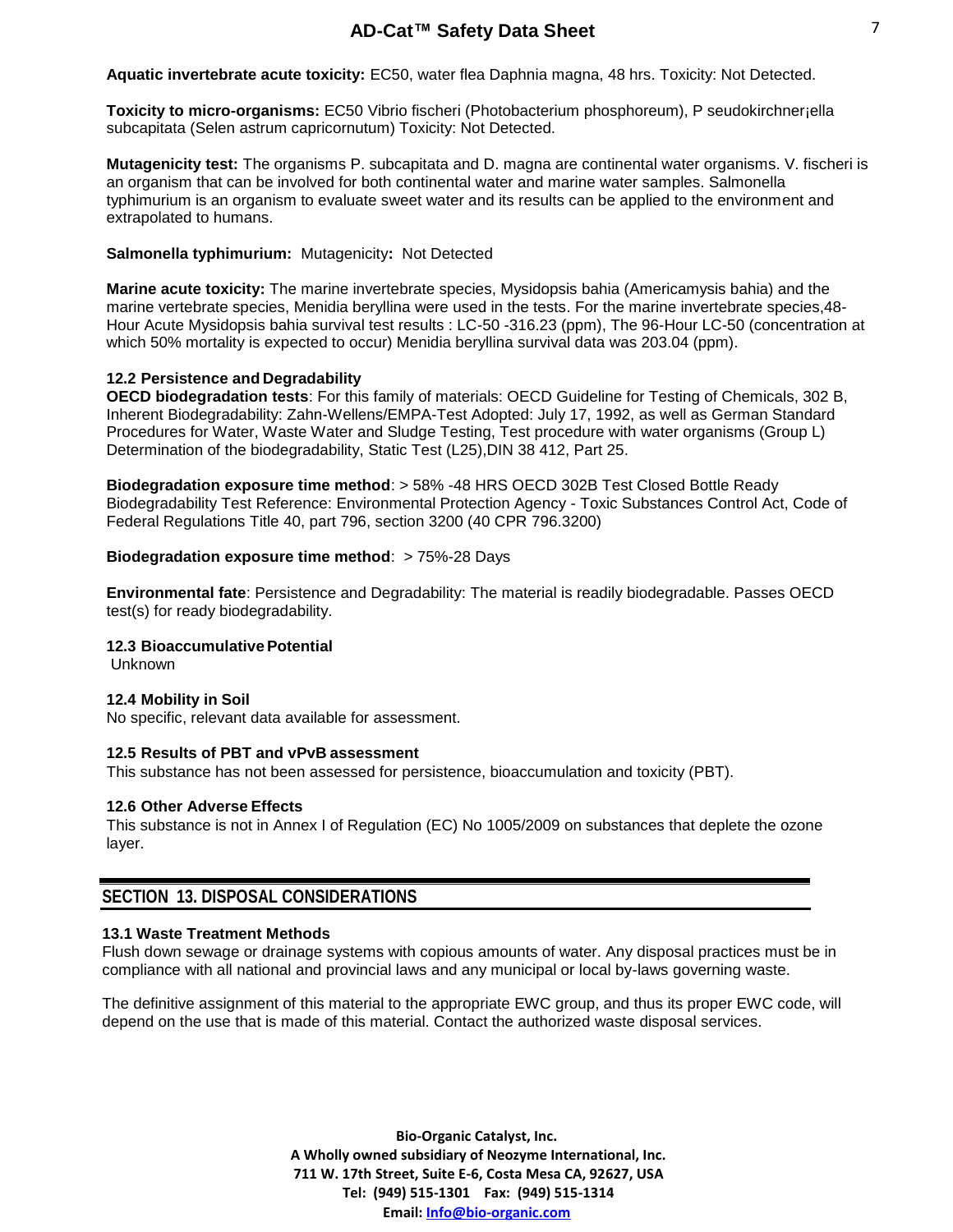## **SECTION 14. TRANSPORT INFORMATION**

### **Classification for ROAD and Rail Transport (ADR/RID):**

| 14.1 UN number                                       | Not applicable                                                       |
|------------------------------------------------------|----------------------------------------------------------------------|
| 14.2 Proper shipping name                            | Not applicable                                                       |
| 14.3 Class                                           | 55                                                                   |
| 14.4 Packing group                                   | Not applicable                                                       |
| 14.5 Environmental hazards                           | Not considered environmentally hazardous based on<br>available data. |
| 14.6 Special precautions for user No data available. |                                                                      |

### **Classification for SEA Transport (IMO-IMDG):**

| 14.1                                                 | UN number                                                                                          | Not applicable                                              |
|------------------------------------------------------|----------------------------------------------------------------------------------------------------|-------------------------------------------------------------|
|                                                      | 14.2 Proper shipping name                                                                          | Not applicable                                              |
|                                                      | 14.3 Class                                                                                         | Not applicable                                              |
|                                                      | 14.4 Packing group                                                                                 | Not applicable                                              |
|                                                      | 14.5 Environmental hazards                                                                         | Not considered as marine pollutant based on available data. |
|                                                      | 14.6 Special precautions for user                                                                  | No data available.                                          |
|                                                      | 14.7 Transport in bulk according<br>to Annex I or II of MARPOL<br>73/78 and the IBC or IGC<br>Code | Consult IMO regulations before transporting ocean bulk.     |
| <b>Classification for AIR Transport (IATA/ICAO):</b> |                                                                                                    |                                                             |

| 14.1 UN number                                       | Not applicable |
|------------------------------------------------------|----------------|
| 14.2 Proper shipping name                            | Not applicable |
| 14.3 Class                                           | Not applicable |
| 14.4 Packing group                                   | Not applicable |
| 14.5 Environmental hazards                           | Not applicable |
| 14.6 Special precautions for user No data available. |                |

This information is not intended to convey all specific regulatory or operational requirements /information relating to this product. Transportation classifications may vary by container volume and may be influenced by regional or country variations in regulations. Additional transportation system information can be obtained through an authorized sales or customer service representative. It is the responsibility of the transporting organization to follow all applicable laws, regulations and rules relating to the transportation of the material.

## **SECTION 15. REGULATORY I NFO RM ATIO N**

## **15.1 Safety, Health and Environmental Regulations/Legislation Specific for the Substanceor Mixture**

## **REACH Regulation (EC) No 1907/2006**

This product contains only components that have been either pre-registered, registered, are exempt from registration, are regarded as registered or are not subject to registration according to Regulation (EC) No.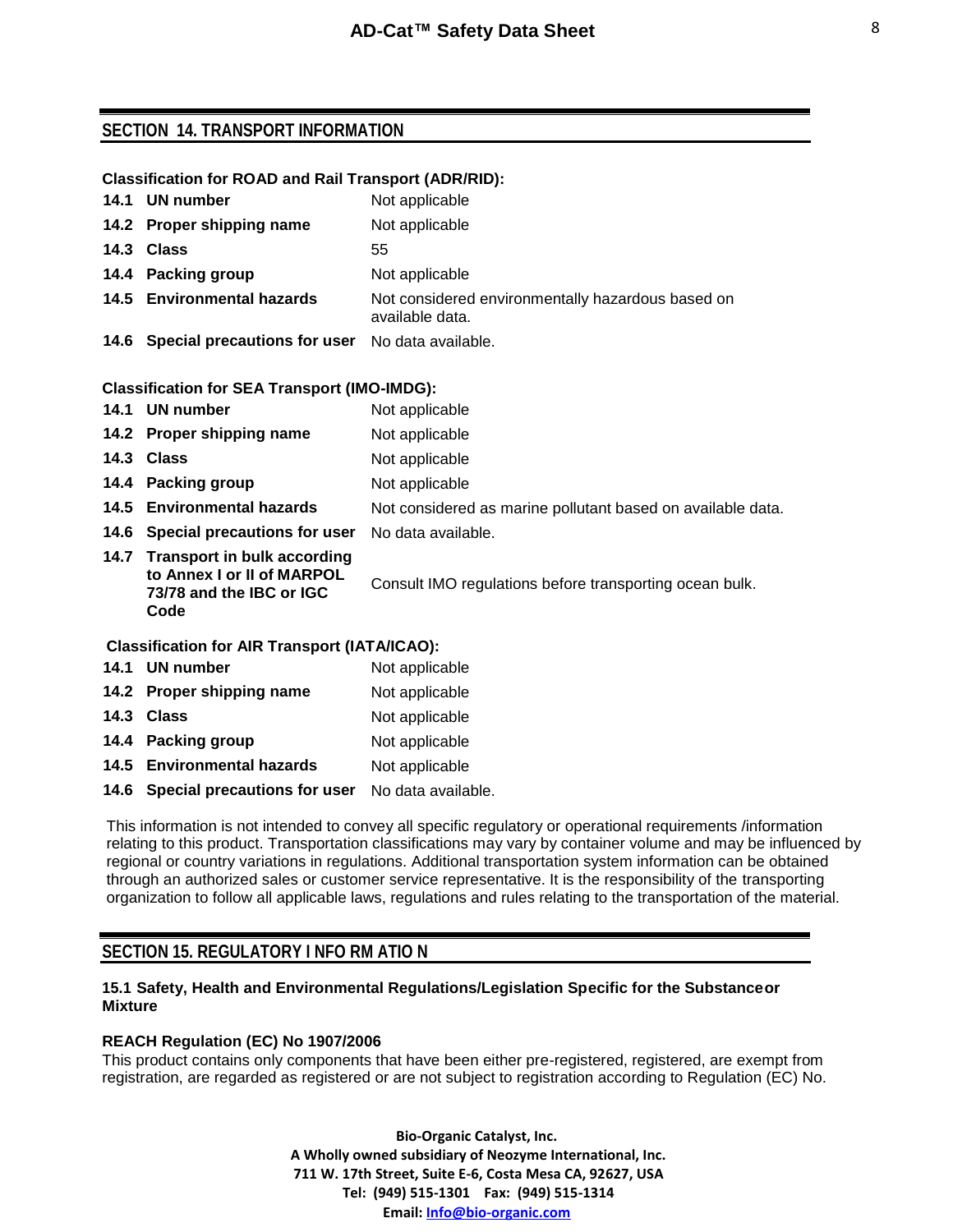1907/2006 (REACH)., The aforementioned indications of the REACH registration status are provided in good faith and believed to be accurate as of the effective date shown above. However, no warranty, express or implied, is given. It is the buyer´s/user´s responsibility to ensure that his/her understanding of the regulatory status of this product is correct.

### **Seveso II - Directive 96/82/EC and its amendments:**

Listed in Regulation: Directive 96/82/EC does not apply

#### **15.2 Chemical Safety Assessment**

Not applicable

#### **15.3 Hazardous Products Act Information: CPR Compliance**

This product has been classified in accordance with the hazard criteria of the Canadian Controlled Products Regulations (CPR) and the SDS contains all the information required by the CPR.

#### **15.4 Hazardous Products Act Information: WHMIS Classification Hazards**

H316 Causes mild skin irritation H320 Eye irritation

#### **15.5 Australian Inventory of Chemical Substances (AICS)**

The principal components and additives of this product are included in the Australian Inventory of Chemical Substances (AICS) or comply with the requirements of the Industrial Chemicals (Notification and Assessment) Act 1989.

#### **15.6 Japan. Chemical Substance Control Law (CSCL/ENCS/METI) Inventory**

This product complies with, or is listed on, Japan Existing and New Chemical Substance (ENCS) (METI) Inventory.

#### **15.7 Japan. Industrial Safety and Health Law (ISHL) Inventory**

This product complies with, or is listed on, ISHL Inventory (MHLW).

## **SECTION 16. OTHER INFORMATION**

#### **Full text of H-Statements referred to under sections 2 and 3**

 H302 Harmful if swallowed H315 Causes skin irritation. H316 Causes mild skin irritation H318 Causes serious eye damage. H320 Eye irritation H332 Harmful if inhaled.

#### **Product literature**

Additional information on this product may be obtained by calling your sales or customer service contact. Ask for a product brochure. Additional information on this and other products may be obtained by visiting our web page.

#### **Information source and references**

This SDS is prepared by Product Regulatory Services and Hazard Communications Groups from information supplied by internal references within our company.

Bio-Organic Catalyst, Inc. urges each customer or recipient of this SDS to study it carefully and consult appropriate expertise, as necessary or appropriate, to become aware of and understand the data contained in this SDS and any hazards associated with the product. The information herein is provided in good faith and believed to be accurate as of the effective date shown above. However, no warranty, express or implied, is given. Regulatory requirements are subject to change and may differ between various locations. It is the buyer's/user's responsibility to ensure that his activities comply with all federal, state, provincial or local laws. The information presented here pertains only to the product as shipped. Since conditions for use